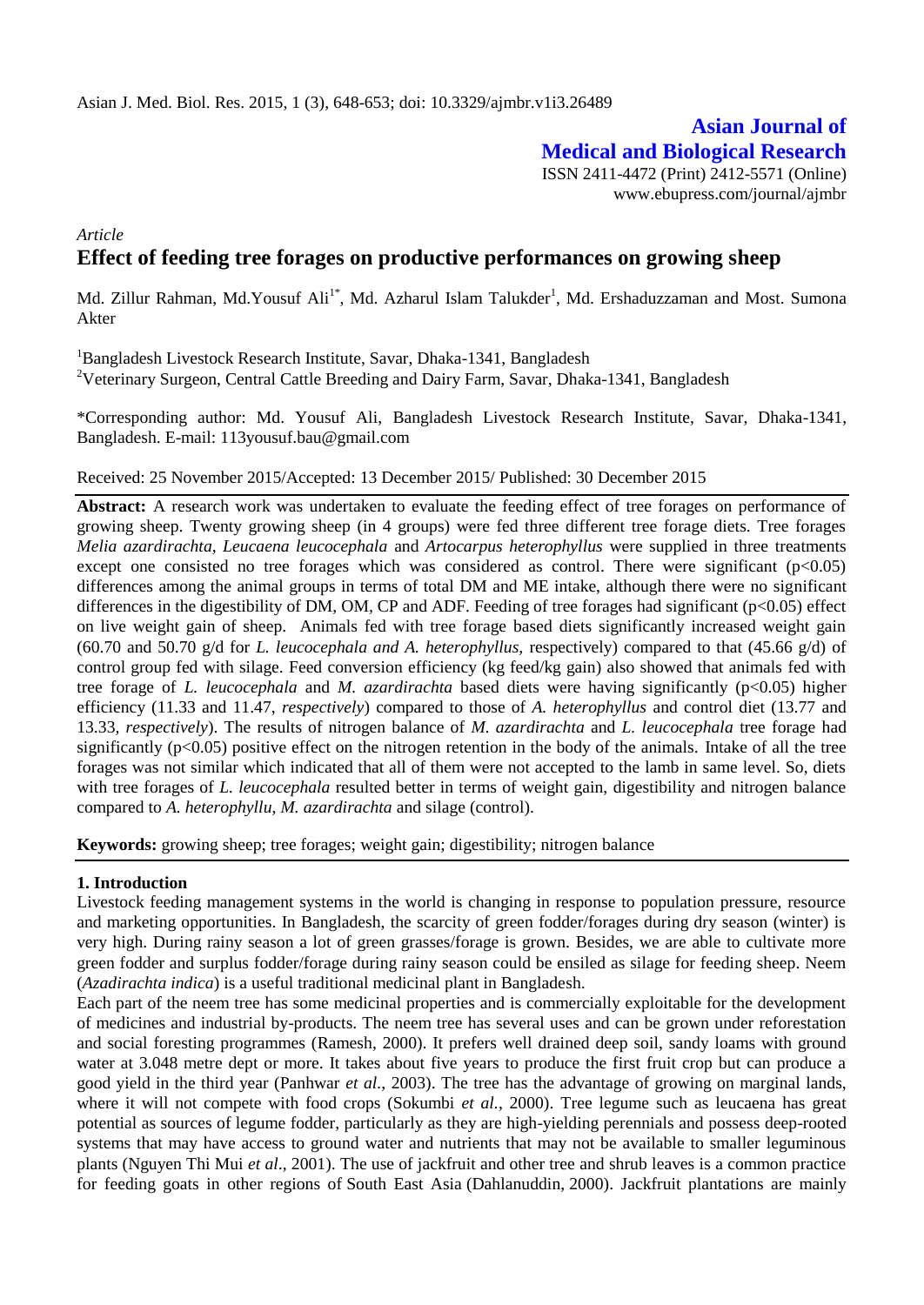Asian J. Med. Biol. Res. **2015**, 1 (3) 649

directed to fruit production although it has been estimated that from 20 to 200 kg of green material can be harvested per tree annually (Van Eyes *et al.,* 1986).

Tree forages is used to overcome the feed gaps in many part of the tropic that arise from seasonal fluctuation in the productivity of other feed sources. For example, grasses and other herbs may die when upper soil layers lose their moisture but deep rooted trees exploit moisture at depth and continue to grow. Tree fodders are a cheap source of feed, harvesting and storing being the major inputs, and thus will contribute to sustain smallholder livestock production in rural areas. The leaves of some tree species have potential in increasing growth and feed digestibility in ruminant animals (Alam, 1998). During dry season the inadequacy of fodder/feeds reduced animal productivity. Therefore, the present study was undertaken to evaluate the effect of feeding different tree forages on intake and daily weight change in silage based diet for growing sheep under intensive condition.

# **2. Materials and Methods**

# **2.1. Site of the experiment**

The experiment was conducted at goat and sheep farm, Bangladesh Livestock Research Institute (BLRI). It was continued for a period of 90 days from March 2011 to May 2011.

# **2.2. Selection, grouping and housing of animals**

A total of 20 growing male sheep were used in this study. Age of animals varied from 6 to 8 months. The average initial live weight of the animals was  $11.72 \pm 1.32$  kg. The animals were randomly distributed in four groups each having five animals. The groups were designated as A, B, C and D. The animal grouping was done in such a way that the mean live weight of all the groups was almost similar. The animals were housed in individual pens in animal shed subjected to adequate natural ventilation and sunlight.

# **2.3. Formulation of diets**

Four diets were prepared and considered as four dietary treatments (A, B, C and D) with roughage and concentrates. In the roughage part silage (Jumboo grass) was common to all the treatments, however, three types of tree forages *Melia azardirachta, Leucaena leucocephala* and *Artocarpus heterophyllus* were supplied in three treatments excepting one consisted no tree forages which was considered as control (A). The proportion of silage and tree forages in the ration was 67:33. The concentrate part of the ration consisted of broken maize-30.0%, wheat bran-20.0%, kheshari bran-20.0%, soyabean meal-24.0%, fish meal-2.0%, DCP-2.0%, salt-2.0% and vitamin-0.1%. The concentrate mixture contained of 19% CP and 10.2 MJ/kg DM of ME. Concentrate mixture was fed at 2% of the live weighed. The rations were randomly supplied to different groups of animals.

#### **2.4. Preparation of silage**

The grasses were harvested manually. Then the grasses were chopped into 3 to 4 inches in length. About 2.5- 3.0 ton fodder can be preserved in 100 cft soil pit. The pit was made in a well-drained and high place. The length was dependent on the amount of grasses. The silage is compact so that no water or air could enter inside the pit. All sides of the pit are covered by polythene.

# **2.5. Feeding tree forages and silage**

Tree forages *Melia azardirachta*, *L. leucocephal* and *A. heterophyllus* were supplied to animal groups B, C and D, respectively. Usually Leaves and edible soft stem parts of the foliage were collected in the afternoon for feeding the animals on the following morning. After harvesting it was chopped with scissor and chop length was 2 to 3 inches then fed to animals. Silage was collected from silo pit in the morning for feeding the sheep on the same day. Concentrate was supplied first followed by roughages with extra 20% of requirements and *adlibitum* access to fresh water.

# **2.6. Measurement of feed intake and sample collection**

The roughage (tree forage and silage) intake of each sheep was determined by subtracting the amount of left over if any from the amount of feed given on the previous day. Refusal was collected every morning before feed supply and weighed to determine daily feed intake. Representative feed samples of tree forages, silage and concentrate mixture were collected for chemical analysis.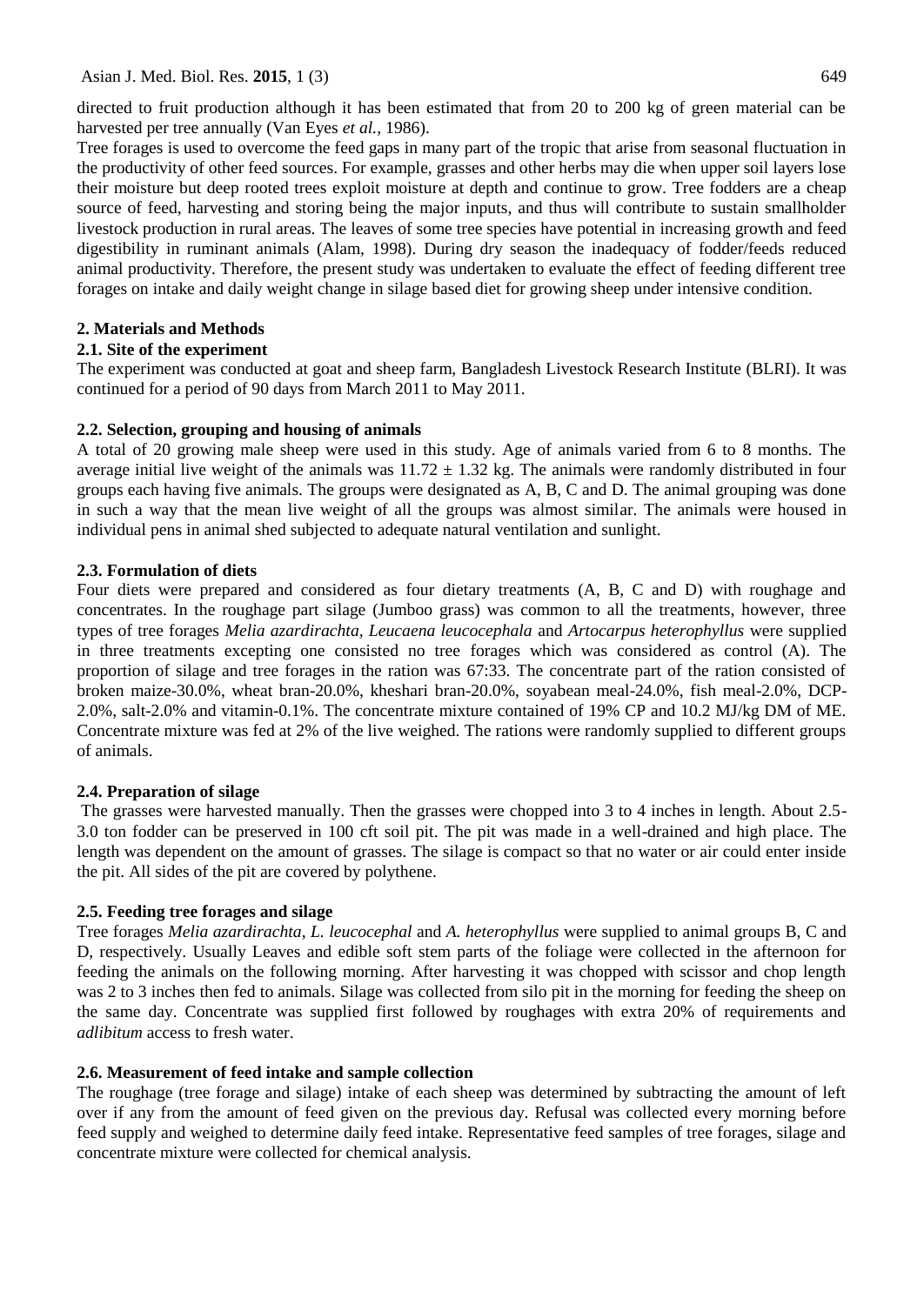#### **2.7. Collection of faeces and urine**

For metabolism trial output, faeces and urine were recorded daily during the last 7 days of the feeding trial period of 90 days. Faeces was collected at every 8:00 am and after 24 hours, weighed and sub-sample was taken every day from an animal. Samples of faeces were put in plastic bags in the freezer (-20 °C). Urine sample was collected in a bucket containing  $6N H_2SO_4$  solution to maintain a pH of 4 or lower and taken 10% sub-sample to determine N.

# **2.8. Chemical analysis of samples**

All the samples of feeds and faeces were prepared and sub-samples were used for analysis. The determination of dry matter (DM), organic matter (OM) and crude protein (CP) was done following the methods of AOAC (1995). The acid detergent fibre (ADF) was determined according to Goering and Van Soest (1970).

# **2.9. Statistical analysis**

The statistical analysis was done using 'SPSS-11.5' statistical program to compute analysis of variance (ANOVA) in completely randomized design (Steel and Torrie, 1980). Differences among the treatment means were determined by Duncan′s Multiple range Test (DMRT) (Duncan, 1955).

# **3. Results and Discussion**

# **3.1. Nutrient composition**

Nutrient composition of the diet components used in the trial is shown in Table 1. All the tree forages used in the experiment contained crude protein ranging from 12.83 to 24.70. In the present experiment it was observed that *M. azardirachta* and *L. leucocephala* contained more than twice the CP content of silage. In contrast silage contained lower level of protein (10.92%). Dry matter content of the forages was also higher than that of silage. Crude protein content of concentrate mixture was 19.00%. Theng Kouch *et al.* (2003) observed 36.23% DM, 89.56% OM, 12.81% CP and 10.41% ash in jackfruit leaf which is almost similar to the study, Devendra **(**1982) found 30.00% DM, 22.20% CP and 4.40% ash in *Leucaena* leaves and Bhowmik *et al.* (2008) Found 34.6% DM, 19.34% CP, 32.00 % ADF and 13.92% ash in neem leaves.

#### **3.2. Feed intake and growth of sheep**

Daily intake of feed and nutrients by animals during the experimental period are presented in Table 2. The average total DM intake (g/d) was significantly (P<0.01) higher in *L. leucocephala* and *A. heterophyllus* tree forages diet compared to *M. azardirachta* tree forage and non tree forage group. The highest value (g/d) was found in *A. heterophyllus* (698.58 g/d) followed by *L. leucocephala* (687.88 g/d), non tree forage (608.75 g/d) and *M. azardirachta* tree forage (511.43 g/d). The sheep consumed more dry matter when offered tree forages with silages than only silages. This findings agreed by Benavides (1991). Although *M. azardirachta* forages was more nutritious but total DM intake was lower than other diets. This lower intake of DM may be due to less palatability of this forage for sheep. DM intake of concentrate by animals of different treatments was also significant (p<0.05). *M. azardirachta* leaves reduced the DM intake of concentrate. Theng Kouch *et al.*(2003) reported that total DM intake was 827 g/d while jackfruit leaves were supplied in trough and highest DM intake (637 g/day) was also observed by [Thanh Van](http://www.sciencedirect.com/science/article/pii/S0377840104002676) *et al.* (2005) in case of jackfruit leaves.

There were significant  $(p<0.05)$  differences among the dietary treatment groups of animals in terms of live weight gain (Table 2). Live weight gain was significantly (P<0.05) higher in *L. leucocephala* diet compared to others. The animals of diet A and B gained (45.6 g/d) and (44.58 g/d), respectively. These were significantly (P<0.05) lower live weight gain than other diet C (60.79 g/d) and D (50.7g/d). This decrease is similar to that reported by Dagbir et al. (1980), that bulkiness of neem leaf results in animals not being able to satisfy their energy and protein requirements. Dutta et al. (1986) reported that growth reduction could be attributed to the presence of anti-nutritional factor contained in leaf meals. It appears that different bio-active components of neem leaf may be responsible for depression in nutrient utilization and growth. Improved live weight performance when legumes supplement roughage diets low in N have been reported (van Eys et al. 1986). The relatively faster gains could be attributed to higher ruminal turn-over rate (Thornton and Minson, 1973), more N in the form of amino acids and an increase in total DM intake. Feed conversion efficiency was significantly (p<0.01) higher in tree forage groups of *M. azardirachta* and *L. leucocephala* than other groups. Higher CP content of *M. azardirachta* and *L. leucocephala* may be associated with better FCR value. Provision of the quality of protein in the lamb's diet does not only improve the animal performance but also ensures profitable animal production. These protein sources differ in amino acid profiles which results in varied responses of the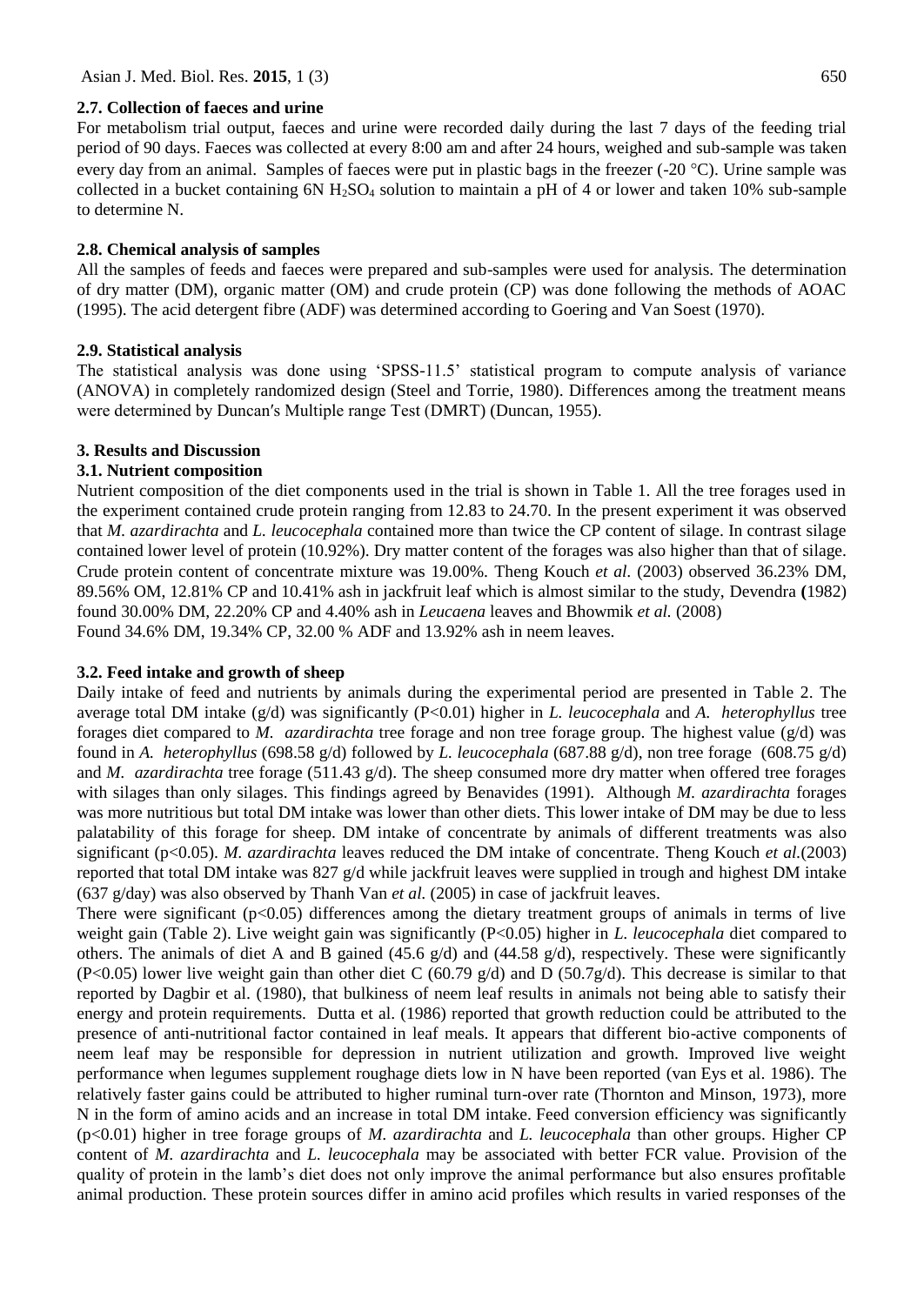animals. Protein source with a higher by-pass value have been reported to have more intense effects on Nbalance, growth and muscle mass accretion than those which are lower in by-pass protein. Inclusion of protein sources with amino acid profiles matching closely to the amino acid needs of the growing lambs results in better growth performance and nitrogen utilization by the animal ( Khalid *et al.*, 2012).

|  |  |  |  |  | Table 1. Nutrient composition (%) of feed ingredients. |  |
|--|--|--|--|--|--------------------------------------------------------|--|
|--|--|--|--|--|--------------------------------------------------------|--|

|                                       |       | DM basis $(\% )$ |           |       |       |  |
|---------------------------------------|-------|------------------|-----------|-------|-------|--|
| <b>Ingredients</b>                    | DM    | OМ               | CР<br>ADF |       | Ash   |  |
| Melia azardirachta<br>(Hybrid Neem)   | 27.82 | 86.59            | 23.51     | 25.72 | 13.41 |  |
| Leucaena leucocephala (Ipil ipil)     | 28.91 | 90.46            | 24.70     | 33.72 | 9.54  |  |
| Artocarpus heterophyllus (Jack fruit) | 37.43 | 82.81            | 12.83     | 40.01 | 17.19 |  |
| Silage (Jumboo grass)                 | 23.52 | 88.49            | 10.92     | 46.92 | 11.51 |  |
| Concentrate mixture                   | 91.82 | 90.61            | 19.00     | 20.55 | 9.30  |  |

#### **Table 2. Feed intake and live weight gain of growing sheep fed different diets.**

| <b>Parameters</b>                   |                    | <b>SED</b>          | <b>Level of</b>     |                    |       |           |
|-------------------------------------|--------------------|---------------------|---------------------|--------------------|-------|-----------|
|                                     | A                  | B                   |                     | D                  |       | sig.      |
| Tree forages DM intake $(g/d)$      |                    | $64.27^{\circ}$     | 136.90 <sup>b</sup> | $147.34^a$         | 5.13  | $***$     |
| Silage DMI $(g/d)$                  | $356.12^a$         | $232.18^c$          | $273.16^{b}$        | $286.64^{b}$       | 6.72  | $\ast$    |
| Concentrate DM intake $(g/d)$       | $252.62^{\rm a}$   | 214.97 <sup>b</sup> | $277.81^{a}$        | $264.58^{\rm a}$   | 3.36  | $\ast$    |
| Total DM intake $(g/d)$             | $608.75^{b}$       | $511.43^c$          | 687.88 <sup>a</sup> | $698.58^{\rm a}$   | 14.38 | $\ast$    |
| DM intake $(g/kgw^{0.75}/d)$        | $85.02^{b}$        | $71.62^{\circ}$     | $92.71^a$           | $96.57^{\text{a}}$ | 3.12  | $\ast$    |
| Estimated ME intake (MJ/d)          | 4.97 <sup>b</sup>  | $5.11^b$            | $5.77^{\rm a}$      | $5.51^b$           | 0.14  | $\ast$    |
| Initial live weight (kg)            | 11.75              | 11.75               | 11.74               | 11.71              | 1.32  | <b>NS</b> |
| Final live weight (kg)              | $15.86^{bc}$       | $15.76^{bd}$        | $17.21^{ab}$        | $16.28^{b}$        | 0.75  | $\ast$    |
| Live weight gain $(g/d)$            | 45.66 <sup>c</sup> | $44.58^{\circ}$     | $60.70^{\rm a}$     | $50.7^{\rm b}$     | 3.31  | $\ast$    |
| Feed Conversion Efficiency (kg feed | $13.33^{b}$        | $11.47^{\circ}$     | $11.33^{a}$         | $13.77^{b}$        | 0.52  | $\ast$    |
| $DM/kg$ gain)                       |                    |                     |                     |                    |       |           |

abc Mean values in a row with different superscripts differ significantly; NS= Not significant, \*P<0.05; \*\*P<0.01; *A= no tree forages (control group), B=Melia azardirachta, C=Leucaena leucocephala, D=Artocarpus heterophyllus*

| <b>Parameters</b>       |             | <b>Dietary treatments</b> | <b>SED</b>         |                   |               |           |  |
|-------------------------|-------------|---------------------------|--------------------|-------------------|---------------|-----------|--|
|                         | A           | в                         |                    |                   | Level of sig. |           |  |
| DM                      | 72.65       | 74.65                     | 75.70              | 74.96             | 2.87          | <b>NS</b> |  |
| <b>OM</b>               | 74.56       | 77.54                     | 78.43              | 77.50             | 2.69          | <b>NS</b> |  |
| CP                      | 72.56       | 78.50                     | 77.43              | 77.27             | 3.10          | NS        |  |
| ADF                     | 76.45       | 77.63                     | 78.34              | 79.43             | 1.98          | NS        |  |
| N balance               |             |                           |                    |                   |               |           |  |
| Nitrogen intake $(g/d)$ | $13.54^{b}$ | 17.09 <sup>a</sup>        | $18.84^{\rm a}$    | $14.23^{b}$       | 1.49          | *         |  |
| Nitrogen out go $(g/d)$ | 8.30        | 8.61                      | 8.96               | 8.79              | 1.31          | NS        |  |
| N balance $(g/d)$       | $5.58^{b}$  | $9.42^{\rm a}$            | $10.97^{\text{a}}$ | 6.00 <sup>b</sup> | 1.08          | *         |  |

*abc Mean values in a row with different superscripts differ significantly; NS= Not significant, \*P<0.05; A= no tree forages (control group), B=Melia azardirachta, C=Leucaena leucocephala, D=Artocarpus heterophyllus*

#### **3.3. Digestibility and N balance**

These was no significant variation among the dietary groups of animals in case of DM, OM, CP and ADF (p>0.05). Digestibility and intake values for *L. leucocephala* range from 50 to 71% and from 58 to 85  $g/kgw^{0.75}/d$  live weight, respectively (Jones, 1979). This value is closer to the present findings. There were significant ( $p<0.05$ ) differences among the mean values in terms of total N intake ( $g/d$ ) and nitrogen balance (g/d) but non-significant in case of nitrogen outgo. *L. leucocephala* and *M. azardirachta* group of animals showed significantly (P<0.05) higher values than those of control and *A. heterophyllus* group in case of nitrogen intake and nitrogen balance.

The results of nitrogen balance of the animals clearly showed that *M. azardirachta* and *L. leucocephala* tree forage had significantly (p<0.05) positive effect on the nitrogen retention in the body of the animals. Theng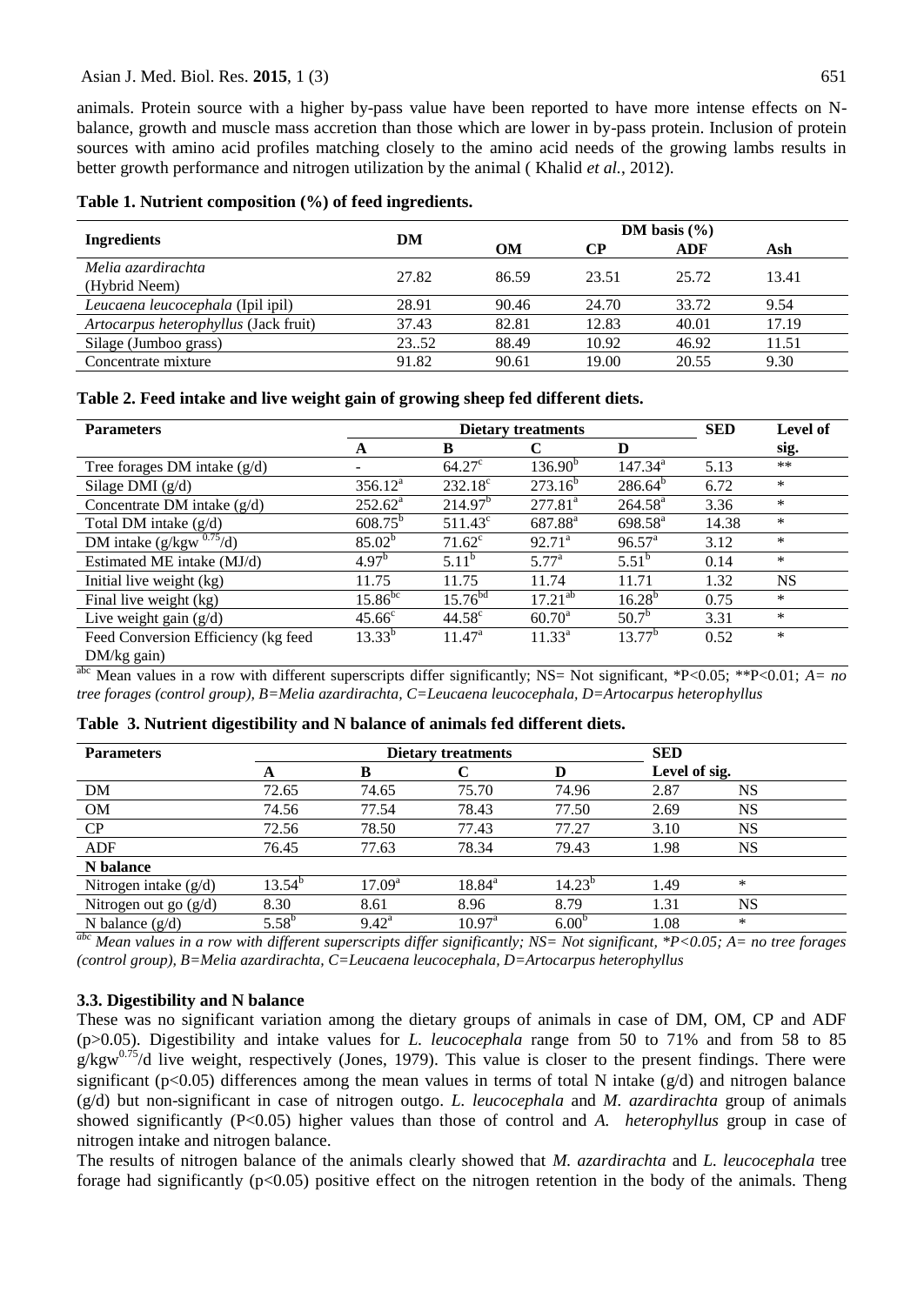Kouch *et al.*(2003) found that DM digestibility and OM digestibility were 48.5 and 49.0 %, respectively. DM digestibility of the hanging jackfruit foliage (63.3%) was 14.8 units higher than for the separated leaves, an increase of some 30%. Nguyen Thi Mui (2001) reported that the digestibility of jackfruit foliage was 52.6%, which is in agreement with the values for foliage fed in the trough in our experiment. Theng Kouch *et al.*(2003) reported that nitrogen intake, nitrogen outgo and nitrogen balance were 14.23, 8.79 and 6.00 g/d, respectively in case of jackfruit leaves. Nitrogen intake and faecal and urinary N are determinants of nitrogen balance (Nbalance), whereas N intake depends upon DM and CP intake. Feeding high CP diets may also result in greater faecal and urinary N excretion (Fahmy *et al*., 1992).

#### **4. Conclusions**

Diets with *L. leucocephala* forages resulted better in terms of weight gain, digestibility and nitrogen balance compared to *A. heterophyllus, M. azardirachta* and sole silage. The diets of sheep may be supplemented with *L. leucocephala* for improved growth performance and further research should be taken on *M. azardirachta* to improve its acceptance to sheep.

#### **Conflict of interest**

No one to declare.

#### **References**

- Alam MR, 1998. Potential use legume tree leaves as forage in Bangladesh. *In*: Nitrogen fixing trees for fodder production. (Ed. J. N. Daniel and J. M. Roshetko). Winrock International, USA, pp. 205-211.
- AOAC, 1995. Official Methods of Analysis. (16<sup>th</sup> edition), Association of Official Analytical Chemist. Washington D.C.
- Benavides J, 1991. Integración de arboles y arbustos en los sistemas de alimentación para carbras en America Central. Un enfoque agroforestal, El Chasqui. Tropical Agricultural Research and Training Center. Turrialba, Costa Rica. pp. 6–36.
- Bhowmik S, SD Chowdhury, MH Kabir and MA Ali, 2008. Chemical composition of some medicinal plant products of indigenous origin. The Bangladesh Veterinarian, 25: 32 – 39.
- Dagbir NJ, MA Rad. and M Uwadyjan, 1980. Studies on the utilization of full fat sunflower seed in the broiler ration. Poultry Science, 59:2273-2278.
- Dahlanuddin , 2000. Development of feeding systems for goats based on available resources on Lombok, Indonesia. 1. Study on nutrient supply under farmconditions. International Foundation for Science. Stockholm pp. 63.
- Devendra C, 1982. The nutritive value of *Leucaena leucocephala* cv. Peru in balance and growth studies with goats. MARDI Research Bulletin*,* 10: 138–150.
- Duncan DB, 1955. Multiple Range and Multiple F-tests. Biometrics, 11: 1-42.
- Dutta P , PR Bhartacharyya, ON, Rabha, NC, Bordolon, and JN Barna, 1986. Feeding deterrents for Philosamia ricini (Samia cynthia subsp. ricini) from Tithonia diversifolia. Phytoparasitica. 14:77-80.
- Fahmy MH, JM Boucher, LM. Poste, R Gregoire, G Butler, and JE Cpmeau, 1992. Feed efficiency, carcass characteris-tics, and sensory quality of lambs with or without prolific an-cestry, fed diets with different protein supplements. J. Anim. Sci., **7**0: 1365-1374.
- Goering HG and PJ Van Soest, 1970. Forage fiber analysis. ARD. USDA. Washington, DC. Agriculture Handbook, no. 379, pp. 20
- Jones RJ, 1979. The value of *Leucaena leucocephala* as a feed for ruminants in the tropics. World Animal Review, 31: 13-23.
- Khalid MF, M Sarwar, AU Rehman, MA Shahzad. and N Mukhtar, 2012. Effect of Dietary Protein Sources on Lamb's Performance: A Review. Iranian Journal of Applied Animal Science, 2: 111-120.
- Nguyen Thi Mui, IP LedinUden. and Dinh Van Binh, 2001.Effect of replacing a rice bran-soya bean concentrate with jackfruit (*Artocarpus heterophyllus*) or flemingia (*Flemingia macrophylla*) foliage on the performance of growing goats. Livestock Production Science, 72:253-262.
- Nitis IM, 1989. Fodder trees and livestock production under harsh environment. Asian Livestock, 89: 116–120.
- Panhwar MH, F Panhwar, 2003. Neem-A natural Pestica. Available at [http://www.panhwar.com/Article 40.htm](http://www.panhwar.com/Article%2040.htm)
- Ramesh, CS, 2000. Neem for sustainable development and environmental conservation. Indian Perspective, pp 39-51.